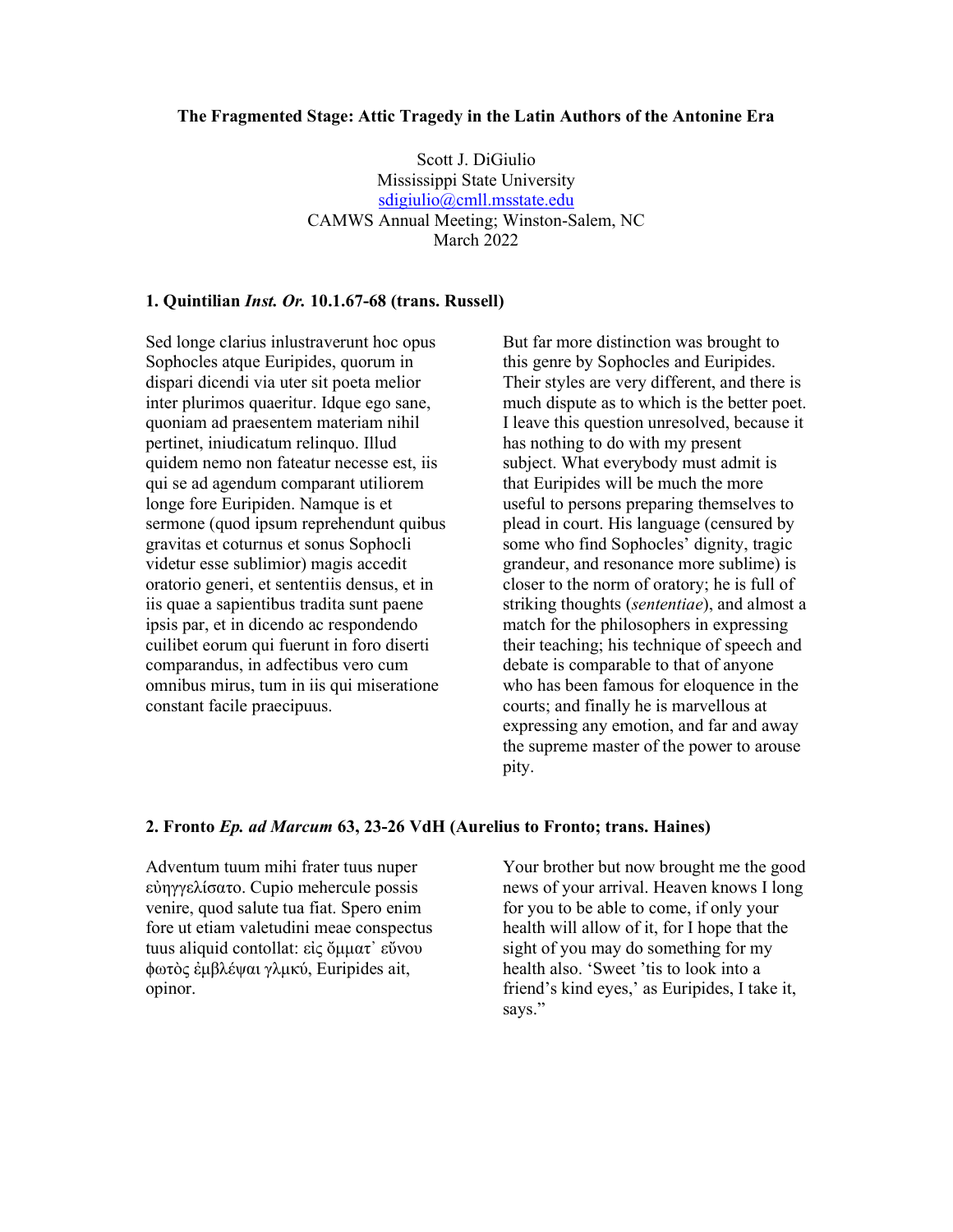#### 3. Fronto Ep. ad Marcum 49, 18-22 VdH (trans. Haines)

meministi autem tu plurimas lectiones, quibus usque adhuc versatus es, comoedias, Atellan<a>s, oratores veteres, quorum aut pauci aut praeter Catonem et Gracchum nemo tubam inflat ; omnes autem mugiunt vel stridunt potius. Quid igitur Ennius egit, quem legisti? Quid tragoediae ad versum sublimiter faciundum te iuverunt?

#### 4. Apuleius Apol. 37 (trans. Jones)

Sophocles poeta Euripidi aemulus et superstes, vixit enim ad extremam senectam, cum igitur accusaretur a filio suomet dementiae, quasi iam per aetatem desiperet, protulisse dicitur Coloneum suam, peregregiam tragoediarum, quam forte tum in eo tempore conscribebat, eam iudicibus legisse nec quicquam amplius pro defensione sua addidisse, nisi ut audacter dementiae condemnarent, si carmina senis displicerent. Ibi ego comperior omnes iudices tanto poetae adsurrexisse, miris laudibus eum tuliss ob argumenti sollertiam et coturnum facundiae, nec ita multum omnis afuisse quin accusatorem potius dementiae condemnarent.

But you remember the numbers of books, of which you have up to the present made the acquaintance, comedies, faces, oldtime orators, few of whom, perhaps none save Cato and Gracchus, blow a trumpet, but all bellow or, rather, shriek. What, then, has Ennius done for you now you have read him? What help have the tragedies been to you in composing verse in the grand style?

Sophocles, a poet who rivaled and outlived Euripides, for he reached extreme old age—well, when his own son accused him of dementia, alleging that his age was now making him foolish, they say he brought out his Oedipus at Colonus, that tragic masterpiece, which he was just then writing. He read this out to the jurors, and said nothing further in his defense except that they should go ahead and unhesitatingly find him guilty of dementia if they disliked this poem of his old age. At that point, so I find, all the judges rose to applaud the great poet, and showered extraordinary praise on him for the artistry of the plot and the elevation of the language, while they were all very near to condemning his accusers for dementia instead.

# 5. Gellius NA 6.5.6 (trans. Rolfe)

Ita compositum fabulae argumentum est, ut veluti fratris reliquias ferens Electra comploret commisereaturque interitum eius existimatum

The plot of the play requires that Electra, who is represented as carrying her brother's remains, should lament and bewail the fate that she believed had overtaken him.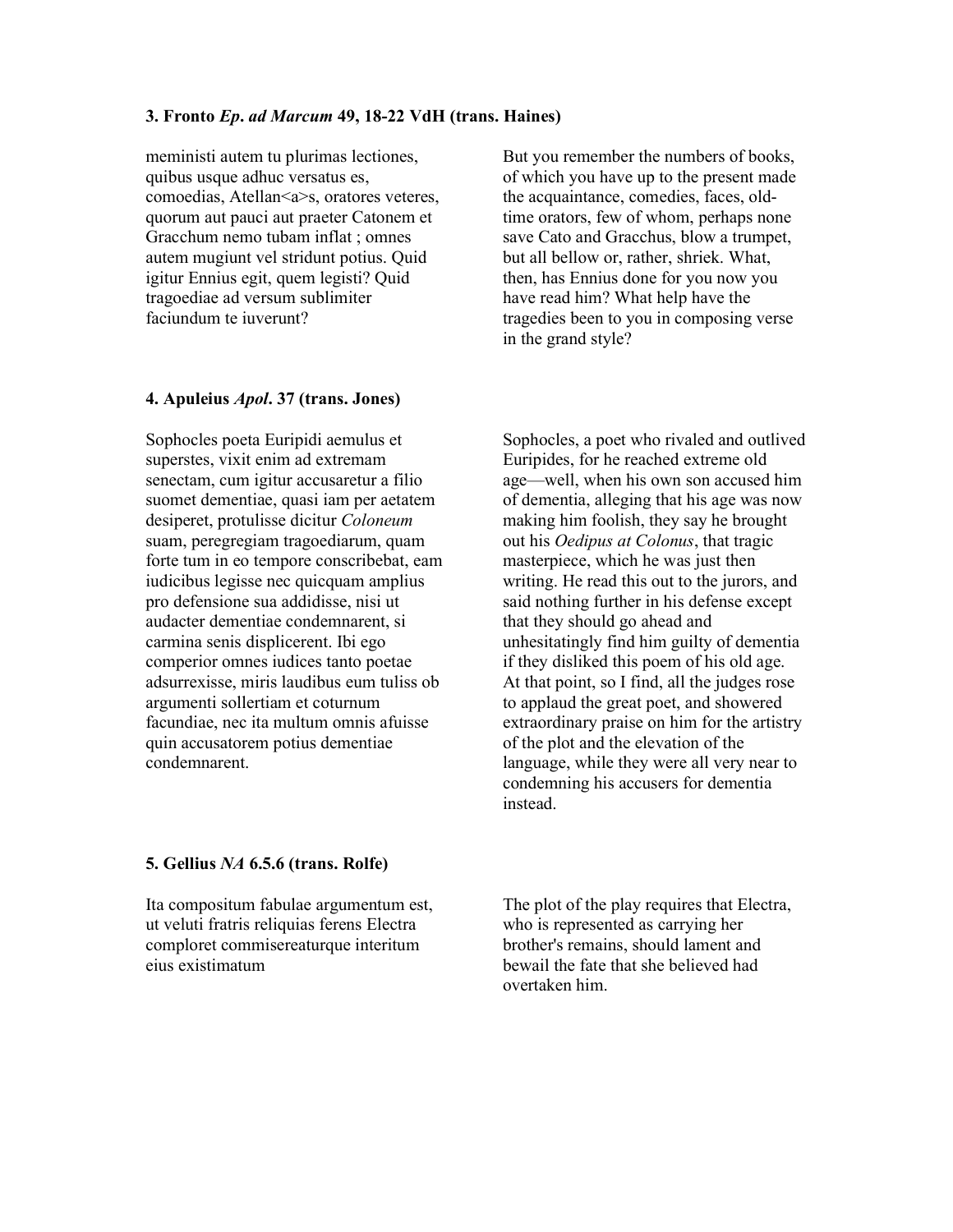## 6. Gellius NA 13.19 (trans. Rolfe)

(1) Versus est notae vetustatis senarius:

Σοφοὶ τύραννοι τῶν σοφῶν ξυνουσίᾳ.

(2) Eum versum Plato in Theaeteto Euripidi esse dicit. Quod quidem nos admodum miramur; nam scriptum eum legimus in tragoedia Sophocli quae inscripta est Αἴας Λοκρός, prior autem natus fuit Sophocles quam Euripides. (3) Sed etiam ille versus non minus notus:

Γέρων γέροντα παιδαγωγήσω σ᾿ ἐγώ,

et in tragoedia Sophocli scriptus est, cui titulus est Φθιώτιδες, et in Bacchis Euripidi. (4) Id quoque animadvertimus, aput Aeschylum ἐν τῷ Πυρφόρῳ Προμηθεῖ et aput Euripidem in tragoedia quae inscripta est Ἰνώ, eundem esse versum absque paucis syllabis. Aeschylus sic:

Σιγῶν θ᾿ ὅπου δεῖ καὶ λέγων τὰ καίρια,

Euripides ita:

Σιγᾶν θ᾿ ὅπου δεῖ καὶ λέγειν ἵν᾿ ἀσφαλές. Fuit autem Aeschylus non brevi antiquior.

There is an iambic trimeter verse of notorious antiquity:

By converse with the wise wax tyrants wise.

This verse Plato in his *Theaetetus* attributes to Euripides. I am very much surprised at this; for I have met it in the tragedy of Sophocles entitled  $A$ *jax the Locrian*, and Sophocles was born before Euripides. But the following line is equally well known:

I who am old shall lead you, also old.

And this is found both in a tragedy of Sophocles, of which the title is *Phthiotides* and in the Bacchae of Euripides. I have further observed that in the Fire-bringing Prometheus of Aeschylus and in the tragedy of Euripides entitled *Ino* an identical verse occurs, except for a few syllables. In Aeschylus it runs thus:

When proper, keeping silent, and saying what is fit. In Euripides thus:

When proper, keeping silent, speaking when 'tis safe.

But Aeschylus was considerably the earlier writer.

## 7. Gellius NA 19.10.12 (=Enn. tr. fr. 99 Jocelyn)

Quocirca statim proferri Iphigeniam Q. Enni iubet. In eius tragoediae choro inscriptos esse hos versus legimus:

 otio qui nescit uti, plus negoti habet quam, cum est negotium, in negotio. nam cui, quod agat, institutum in otio est negotium, id agit, <id> studet, ibi mentem atque animum delectat suum; otioso in otio animus nescit quid velit. hoc idem est; em neque domi nunc nos nec militiae sumus: imus huc, hinc illuc; cum illuc ventum est, ire illinc lubet. incerte errat animus, praeterpropter vitam vivitur.

As a result [Celsinus] immediately ordered that the *Iphigenia* of Ennius be brought out. We read these verses written in a chorus of that tragedy:

He who does know to use leisure has more difficulty in the work at hand when there is work. For he who has a task set which he must do in leisure